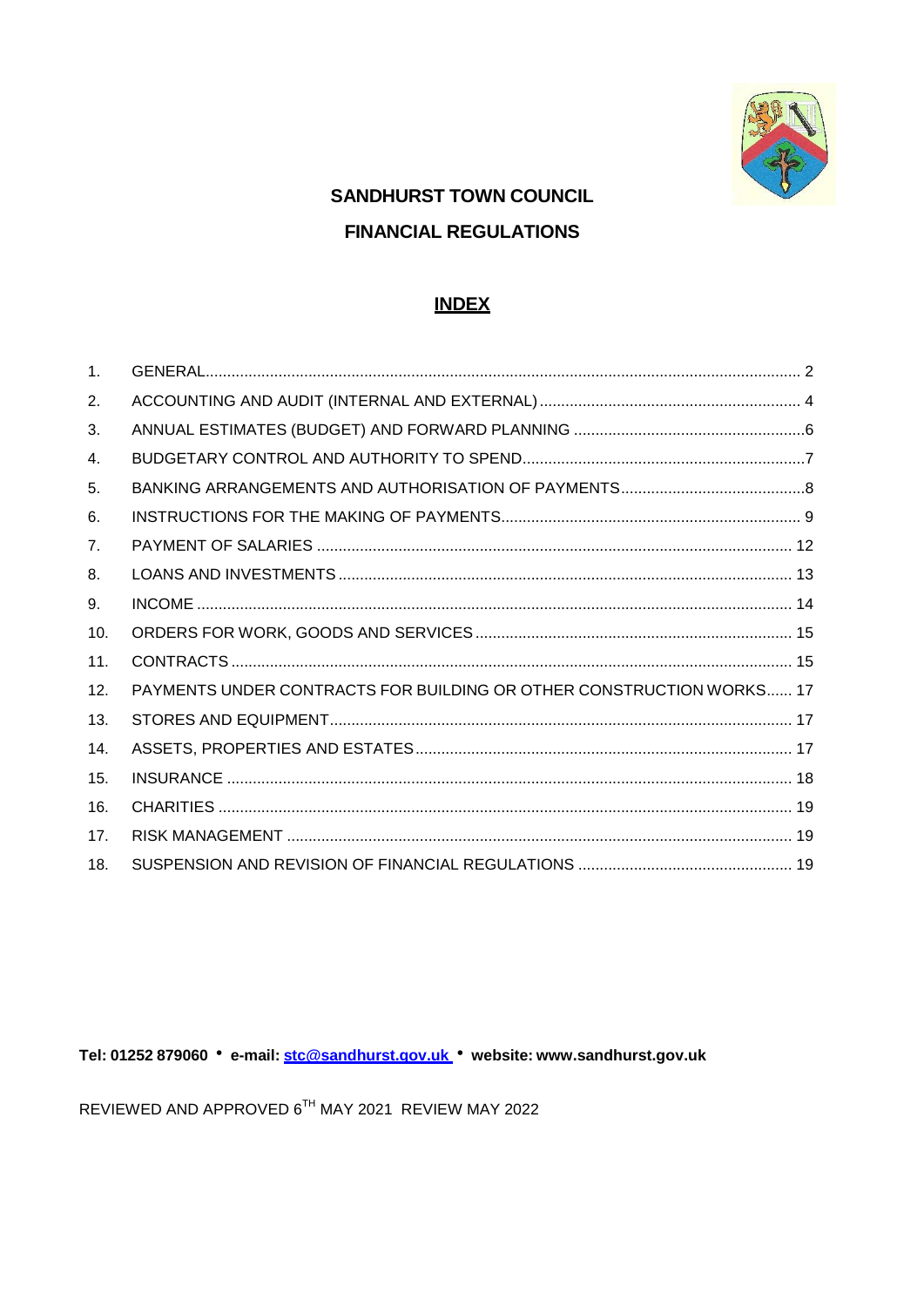These Financial Regulations were adopted by the Council at its Meeting of 06 March 2015.

## <span id="page-1-0"></span>**1. GENERAL**

- 1.1. These financial regulations govern the conduct of financial management by the council and may only be amended or varied by resolution of the council. Financial regulations are one of the council's three governing policy documents providing procedural guidance for members and officers. Financial regulations must be observed in conjunction with the council's standing orders<sup>[1](#page-1-1)</sup> and any individual financial regulations relating to contracts.
- 1.2. The council is responsible in law for ensuring that its financial management is adequate and effective and that the council has a sound system of internal control which facilitates the effective exercise of the council's functions, including arrangements for the management of risk.
- 1.3. The council's accounting control systems must include measures:
	- for the timely production of accounts;
	- that provide for the safe and efficient safeguarding of public money;
	- to prevent and detect inaccuracy and fraud; and
	- identifying the duties of officers.
- 1.4. These financial regulations demonstrate how the council meets these responsibilities and requirements.
- 1.5. At least once a year, prior to approving the Annual Governance Statement, the council must review the effectiveness of its system of internal control which shall be in accordance with proper practices.
- 1.6. A breach of these Regulations by an employee is gross misconduct.
- 1.7. Members of Council are expected to follow the instructions within these Regulations and not to entice employees to breach them. Failure to follow instructions within these Regulations brings the office of Councillor into disrepute.
- 1.8. The Responsible Financial Officer (RFO) holds a statutory office to be appointed by the council. The Executive Officer has been appointed as RFO for this council and these regulations will apply accordingly.
- 1.9. The RFO;
	- acts under the policy direction of the council;

<span id="page-1-1"></span><sup>1</sup> Model standing orders for councils are available in Local Councils Explained © 2013 National Association of Local Councils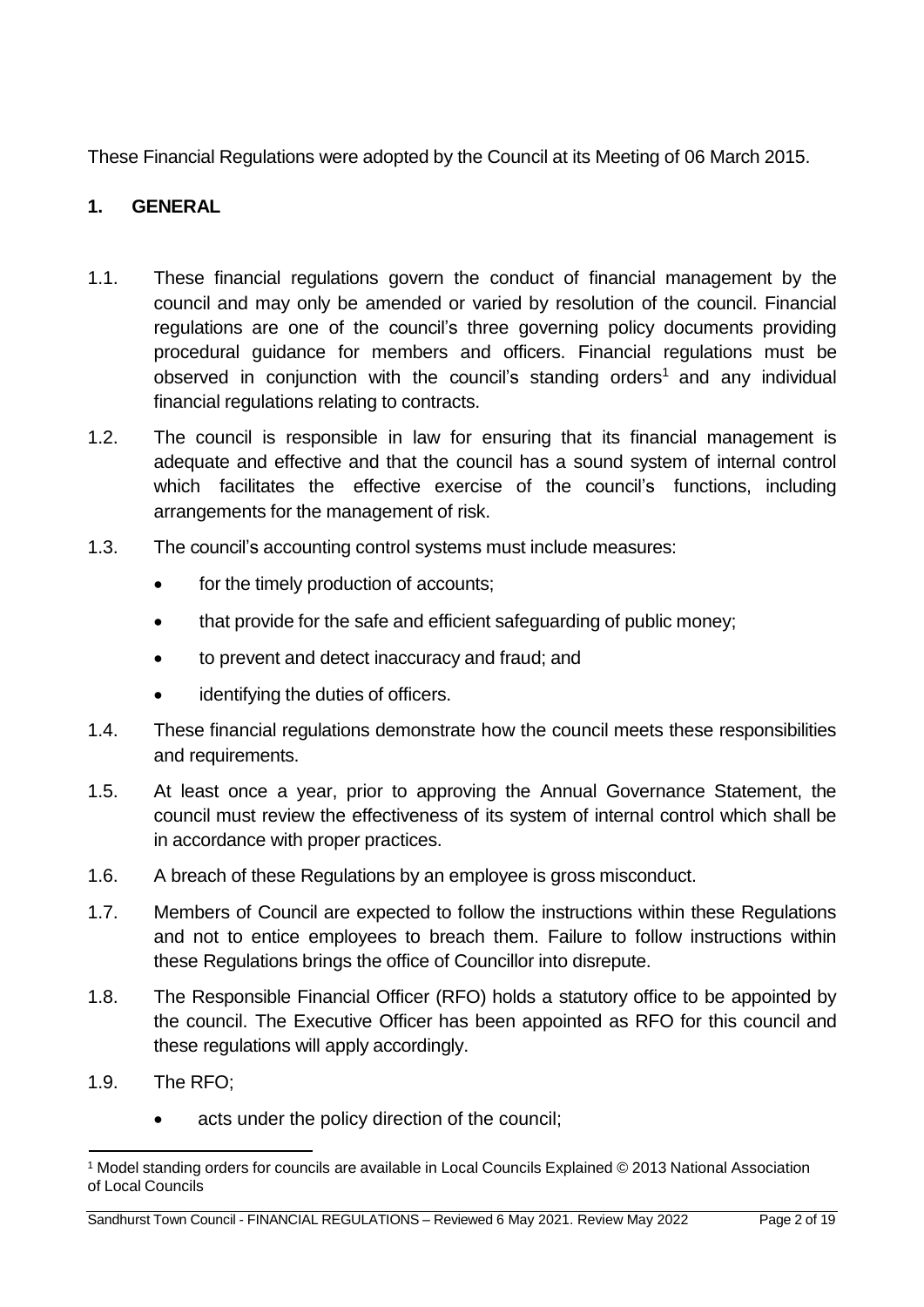- administers the council's financial affairs in accordance with all Acts, Regulations and proper practices;
- determines on behalf of the council its accounting records and accounting control systems;
- ensures the accounting control systems are observed;
- maintains the accounting records of the council up to date in accordance with proper practices;
- assists the council to secure economy, efficiency and effectiveness in the use of its resources; and
- produces financial management information as required by the council.
- 1.10. The accounting records determined by the RFO shall be sufficient to show and explain the council's transactions and to enable the RFO to ensure that any income and expenditure account and statement of balances, or record of receipts and payments and additional information, as the case may be, or management information prepared for the council from time to time comply with the Accounts and Audit Regulations<sup>[2](#page-2-0)</sup>.
- 1.11. The accounting records determined by the RFO shall in particular contain:
	- entries from day to day of all sums of money received and expended by the council and the matters to which the income and expenditure or receipts and payments account relate;
	- a record of the assets and liabilities of the council; and
	- wherever relevant, a record of the council's income and expenditure in relation to claims made, or to be made, for any contribution, grant or subsidy.
- 1.12. The accounting control systems determined by the RFO shall include:
	- procedures to ensure that the financial transactions of the council are recorded as soon as reasonably practicable and as accurately and reasonably as possible;
	- procedures to enable the prevention and detection of inaccuracies and fraud and the ability to reconstruct any lost records;
	- identification of the duties of officers dealing with financial transactions and division of responsibilities of those officers in relation to significant transactions;
	- procedures to ensure that uncollectable amounts, including any bad debts are not submitted to the council for approval to be written off except with the

<span id="page-2-0"></span><sup>2</sup> In England - Accounts and Audit (England) Regulations 2011/817 In Wales - Accounts and Audit (Wales) Regulations 2005/368

Sandhurst Town Council - FINANCIAL REGULATIONS –. Review May 2022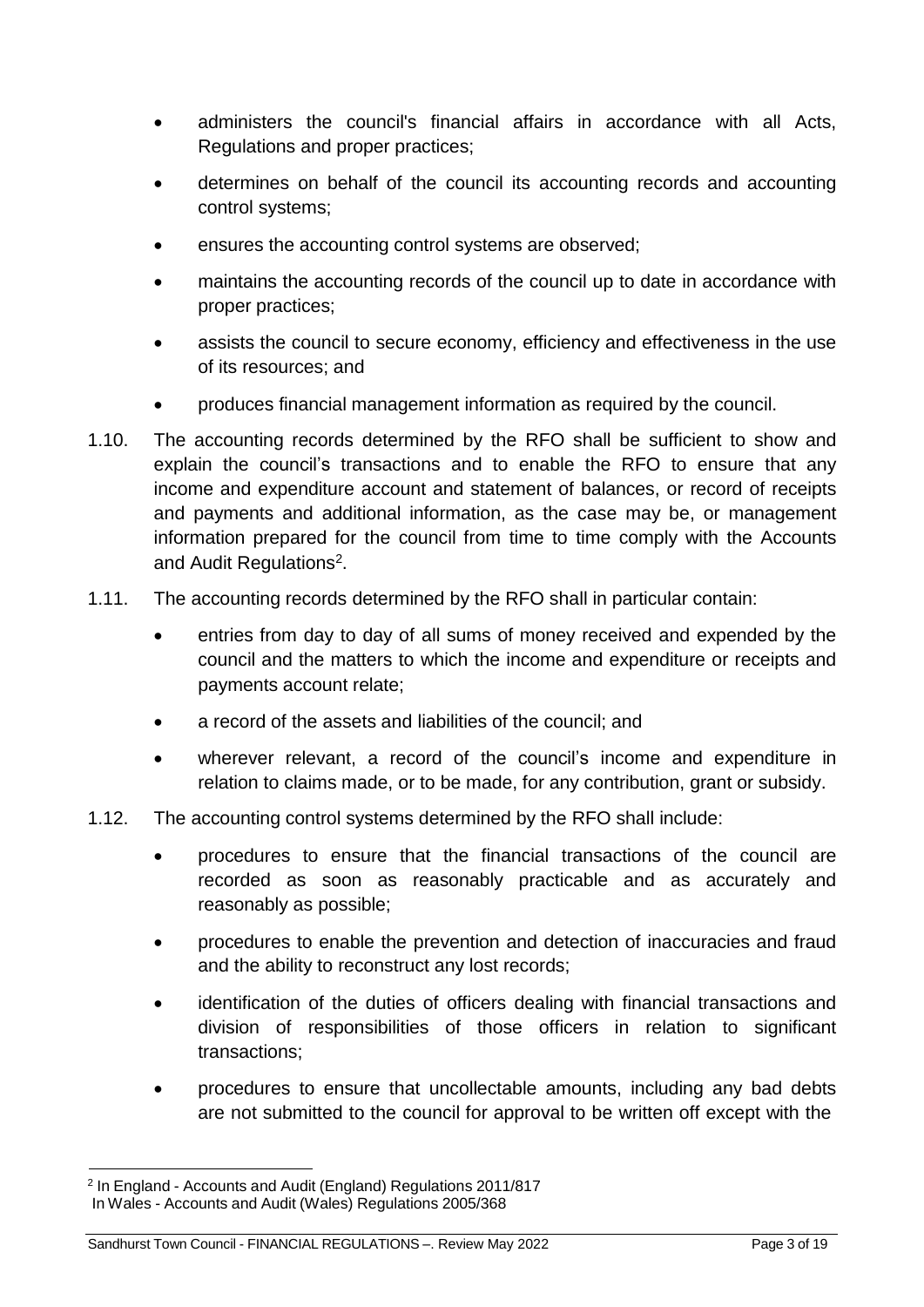approval of the RFO and that the approvals are shown in the accounting records; and

- measures to ensure that risk is properly managed.
- 1.13. The council is not empowered by these Regulations or otherwise to delegate certain specified decisions. In particular any decision regarding:
	- setting the final budget or the precept (Council Tax Requirement);
	- approving accounting statements;
	- approving an annual governance statement;
	- borrowing;
	- writing off bad debts;
	- declaring eligibility for the General Power of Competence; and
	- addressing recommendations in any report from the internal or external auditors,

shall be a matter for the full council only.

- 1.14. In addition the council must:
	- determine and keep under regular review the bank mandate for all council bank accounts;
	- approve any grant or a single commitment in excess of [£5,000]; and
	- in respect of the annual salary for any employee have regard to recommendations about annual salaries of employees made by the relevant Committee in accordance with its terms of reference.
- 1.15. In these financial regulations, references to the Accounts and Audit Regulations or 'the regulations' shall mean the regulations issued under the provisions of section 27 of the Audit Commission Act 1998, or any superseding legislation, and then in force unless otherwise specified.

In these financial regulations the term 'proper practice' or 'proper practices' shall refer to guidance issued in *Governance and Accountability for Local Councils – a Practitioners' Guide (England)* issued by the Joint Practitioners Advisory Group (JPAG), available from the websites of NALC and the Society for Local Council Executive Officers (SLCC) as appropriate.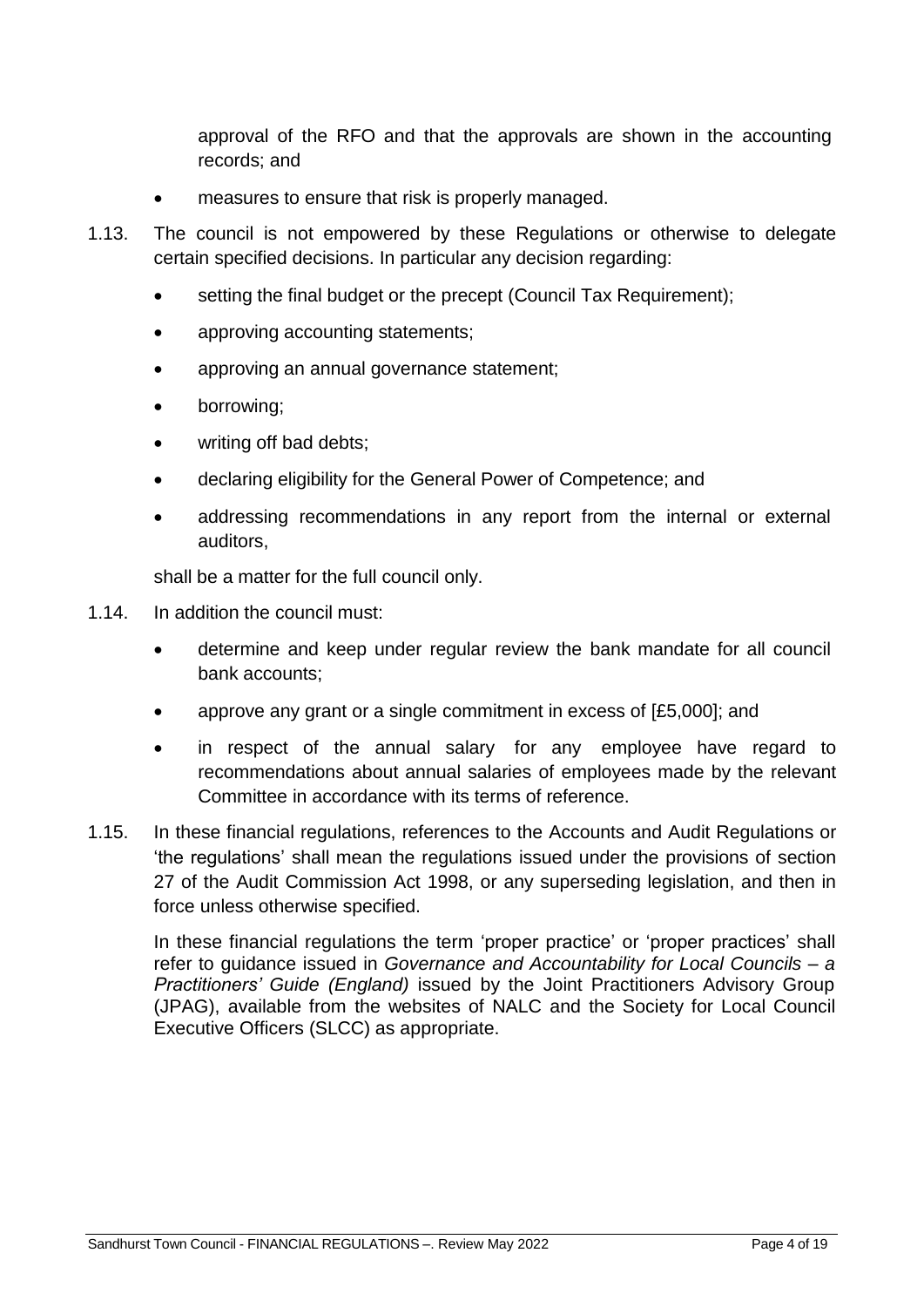## <span id="page-4-0"></span>**2. ACCOUNTING AND AUDIT (INTERNAL AND EXTERNAL)**

- 2.1. All accounting procedures and financial records of the council shall be determined by the RFO in accordance with the Accounts and Audit Regulations, appropriate Guidance and proper practices.
- 2.2. On a regular basis, at least once in each quarter, and at each financial year end, a member of Strategy and Policy Committee shall be appointed to verify bank reconciliations (for all accounts) produced by the RFO. The member shall sign the reconciliations and the original bank statements (or similar document) as evidence of verification. This activity shall on conclusion be reported, including any exceptions, to and noted by the council.
- 2.3. The RFO shall complete the annual statement of accounts, annual report, and any related documents of the council contained in the Annual Return (as specified in proper practices) as soon as practicable after the end of the financial year and having certified the accounts shall submit them and report thereon to the council within the timescales set by the Accounts and Audit Regulations.
- 2.4. The council shall ensure that there is an adequate and effective system of internal audit of its accounting records, and of its system of internal control in accordance with proper practices. Any officer or member of the council shall make available such documents and records as appear to the council to be necessary for the purpose of the audit and shall, as directed by the council, supply the RFO, internal auditor, or external auditor with such information and explanation as the council considers necessary for that purpose.
- 2.5. The internal auditor shall be appointed by and shall carry out the work in relation to internal controls required by the council in accordance with proper practices.
- 2.6. The internal auditor shall:
	- be competent and independent of the financial operations of the council;
	- report to council in writing, or in person, on a regular basis with a minimum of one annual written report during each financial year;
	- to demonstrate competence, objectivity and independence, be free from any actual or perceived conflicts of interest, including those arising from family relationships; and
	- have no involvement in the financial decision making, management or control of the council.
- 2.7. Internal or external auditors may not under any circumstances:
	- perform any operational duties for the council;
	- initiate or approve accounting transactions; or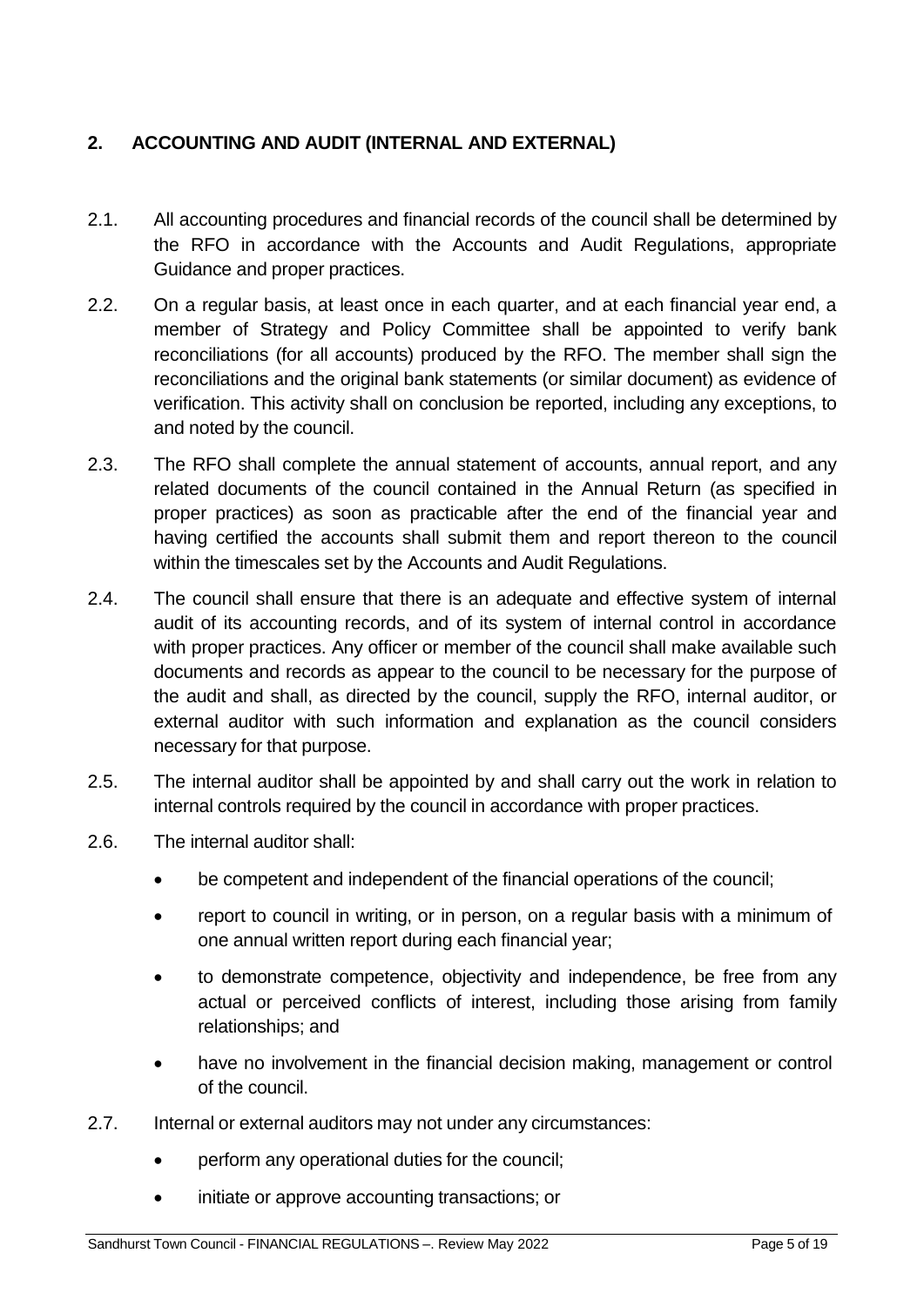- direct the activities of any council employee, except to the extent that such employees have been appropriately assigned to assist the internal auditor.
- 2.8. For the avoidance of doubt, in relation to internal audit the terms 'independent' and 'independence' shall have the same meaning as is described in proper practices.
- 2.9. The RFO shall make arrangements for the exercise of electors' rights in relation to the accounts including the opportunity to inspect the accounts, books, and vouchers and display or publish any notices and statements of account required by Audit Commission Act 1998, or any superseding legislation, and the Accounts and Audit Regulations.
- 2.10. The RFO shall, without undue delay, bring to the attention of all councillors any correspondence or report from internal or external auditors.

### <span id="page-5-0"></span>**3. ANNUAL ESTIMATES (BUDGET) AND FORWARD PLANNING**

- 3.1. Each committee shall review revenue and capital receipts and payments and shall formulate and submit proposals for the following financial year to Strategy and Policy Committee not later than the end of November each year including any proposals for revising the forecast for three or five years where such forward planning exists.
- 3.2. The RFO must each year, by no later than January, prepare detailed estimates of all receipts and payments including the use of reserves and all sources of funding for the following financial year in the form of a budget to be considered by the Strategy & Policy Committee before being recommended to the council.
- 3.3. The council shall consider annual budget proposals in relation to the council's forecasting of revenue and capital receipts and payments including recommendations for the use of reserves and sources of funding and update the forecast accordingly.
- 3.4. The council shall fix the precept (council tax requirement), and relevant basic amount of council tax to be levied for the ensuing financial year not later than by the end of the first week in February each year. The RFO shall issue the precept to the billing authority and shall supply each member with a copy of the approved annual budget.
- 3.5. The approved annual budget shall form the basis of financial control for the ensuing year.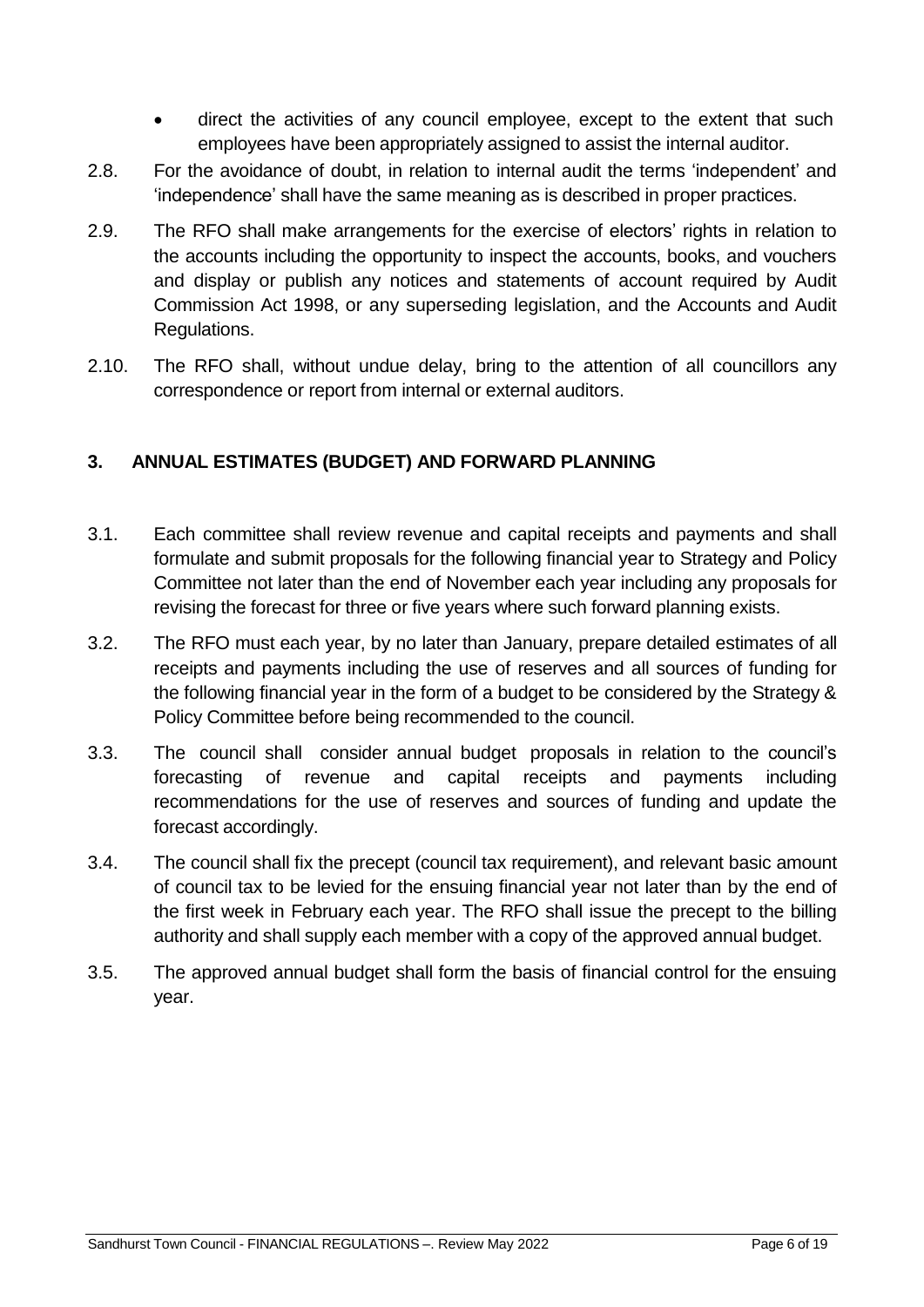## <span id="page-6-0"></span>**4. BUDGETARY CONTROL AND AUTHORITY TO SPEND**

- 4.1. Expenditure on revenue items may be authorised up to the amounts included for that class of expenditure in the approved budget. This authority is to be determined by:
	- the council for all items over £20,000;
	- a duly delegated committee of the council for items over £5000; or
	- the Executive Officer, in conjunction with Chairman of Council or Chairman of the appropriate committee, for any items below £5000.

Such authority is to be evidenced by a Minute or by an authorisation slip duly signed by the Executive Officer, and where necessary also by the appropriate Chairman.

Contracts may not be disaggregated to avoid controls imposed by these regulations.

- 4.2. No expenditure may be authorised that will exceed the amount provided in the revenue budget for that class of expenditure other than by resolution of the council, or by resolution of Strategy and Policy Committee after consideration of a recommendation by another committee. During the budget year and with the approval of Strategy and Policy Committee, having considered fully the implications for public services, unspent and available amounts may be moved to other budget headings or to an earmarked reserve as appropriate ('virement').
- 4.3. Unspent provisions in the revenue or capital budgets for completed projects shall not be carried forward to a subsequent year.
- 4.4. The salary budgets are to be reviewed at least annually in November for the following financial year and such review shall be evidenced by a hard copy schedule signed by the Executive Officer and the Chairman of Council or relevant committee. The RFO will inform committees of any changes impacting on their budget requirement for the coming year in good time.
- 4.5. In cases of extreme risk to the delivery of council services, the Executive Officer may authorise revenue expenditure on behalf of the council which in the Executive Officer's judgement it is necessary to carry out. Such expenditure includes repair, replacement or other work, whether or not there is any budgetary provision for the expenditure, subject to a limit of £2000. The Executive Officer shall report such action to the chairman as soon as possible and to the council as soon as practicable thereafter.
- 4.6. No expenditure shall be authorised in relation to any capital project and no contract entered into or tender accepted involving capital expenditure unless the council is satisfied that the necessary funds are available and the requisite borrowing approval has been obtained.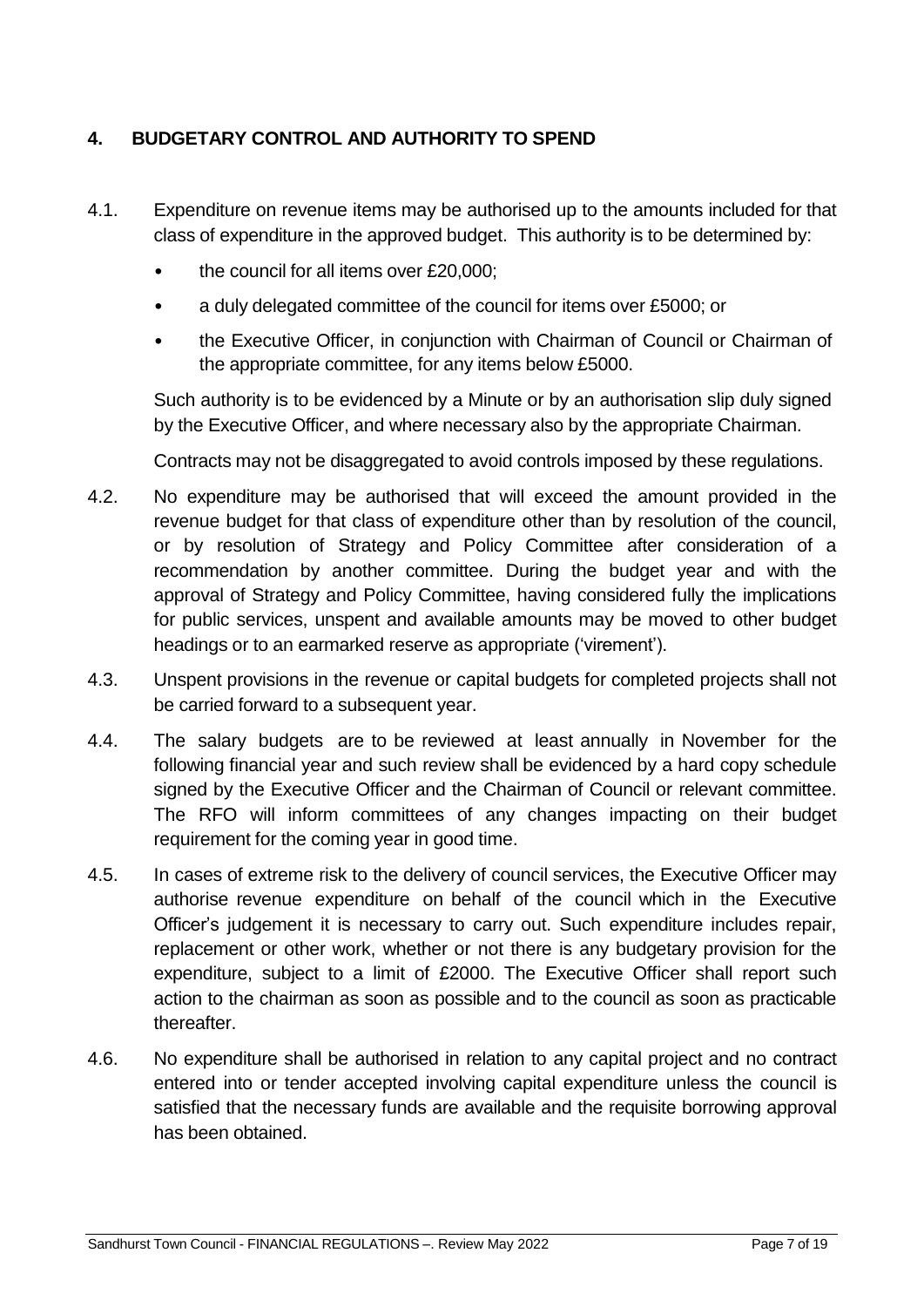- 4.7. All capital works shall be administered in accordance with the council's standing orders and financial regulations relating to contracts.
- 4.8. The RFO shall regularly provide the council with a statement of receipts and payments to date under each head of the budgets, comparing actual expenditure to the appropriate date against that planned as shown in the budget. These statements are to be prepared at least at the end of each financial quarter and shall show explanations of material variances. For this purpose "material" shall be in excess of 15% of the budget.
- 4.9. Changes in earmarked reserves shall be approved by council as part of the budgetary control process.

## <span id="page-7-0"></span>**5. BANKING ARRANGEMENTS AND AUTHORISATION OF PAYMENTS**

- 5.1. The council's banking arrangements, including the bank mandate, shall be made by the RFO and approved by the council; banking arrangements may not be delegated to a committee. They shall be regularly reviewed for safety and efficiency.
- 5.2. The RFO shall prepare a schedule of payments, forming part of the Agenda for the Meeting and, with the relevant invoices available, present the schedule to council. The council shall review the schedule for compliance and, having satisfied itself shall authorise payment by a resolution of the council. The approved schedule shall be ruled off and initialled by the Chairman of the Meeting. A detailed list of all payments shall be disclosed within or as an attachment to the minutes of the meeting at which payment was authorised. Personal payments (including salaries, wages, expenses and any payment made in relation to the termination of a contract of employment) may be summarised to remove public access to any personal information.
- 5.3. All invoices for payment shall be examined, verified and certified by the Executive Officer (or Deputy Executive Officer) to confirm that the work, goods or services to which each invoice relates has been received, carried out, examined and represents expenditure previously approved by the council.
- 5.4. The RFO shall examine invoices for arithmetical accuracy and analyse them to the appropriate expenditure heading. The RFO shall take all steps to pay all invoices submitted, and which are in order, at the next available council.
- 5.5. The Executive Officer shall have delegated authority to authorise the payment of items only in the following circumstances:
	- a) If a payment is necessary to avoid a charge to interest under the Late Payment of Commercial Debts (Interest) Act 1998, and the due date for payment is before the next scheduled Meeting of council, where the Executive Officer and RFO certify that there is no dispute or other reason to delay payment, provided that a list of such payments shall be submitted to the next appropriate meeting of council;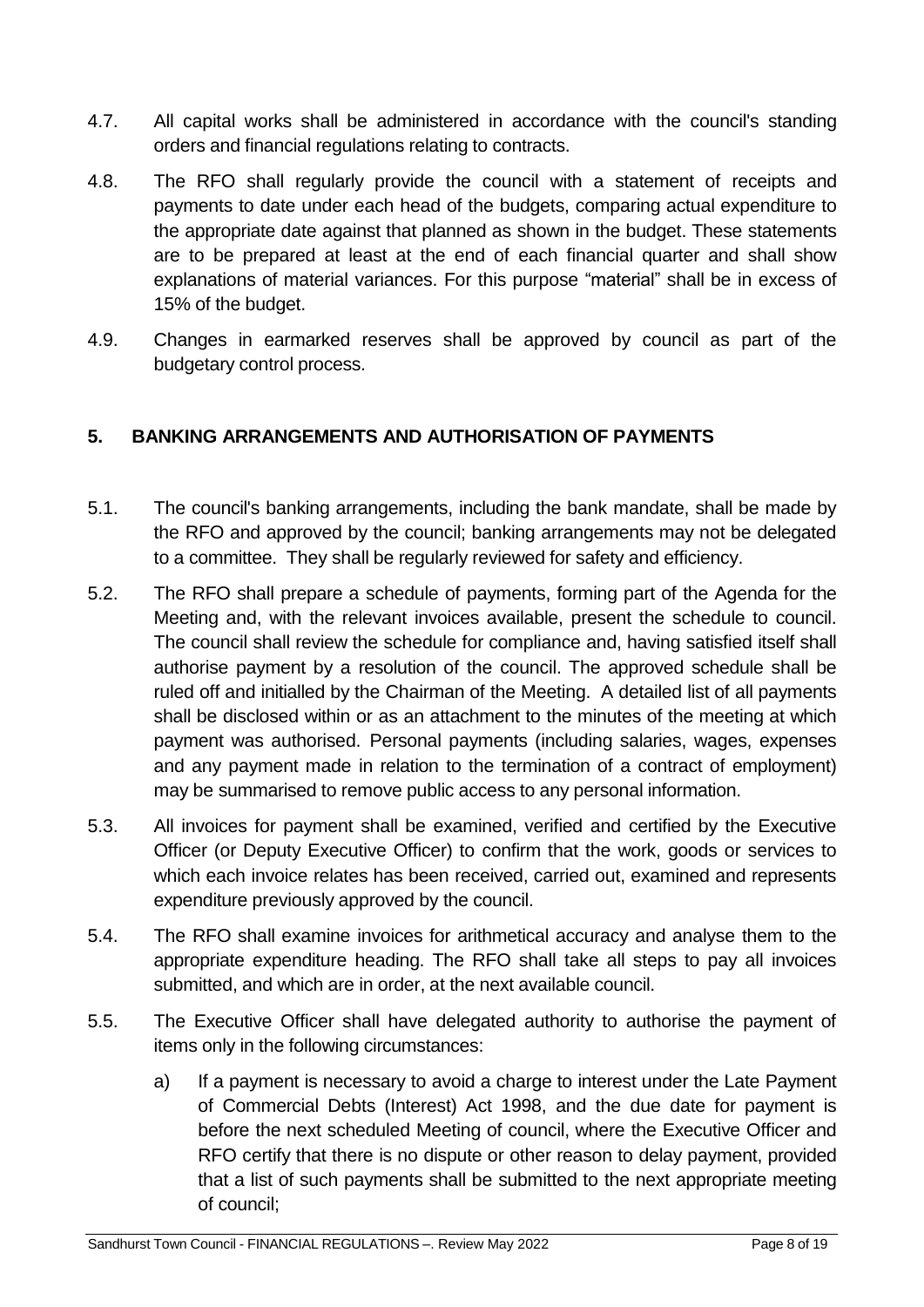- b) An expenditure item authorised under 5.6 below (continuing contracts and obligations) provided that a list of such payments shall be submitted to the next appropriate meeting of council; or
- c) fund transfers within the councils banking arrangements up to the sum of £10,000, provided that a list of such payments shall be submitted to the next appropriate meeting of council.
- 5.6. For each financial year the Executive Officer and RFO shall draw up a list of due payments which arise on a regular basis as the result of a continuing contract, statutory duty, or obligation (such as but not exclusively, Salaries, PAYE and NI, Superannuation Fund and regular maintenance contracts and the like for which council may authorise payment for the year provided that the requirements of regulation 4.1 (Budgetary Controls) are adhered to, provided also that a list of such payments shall be submitted to the next appropriate meeting of council.
- 5.7. A record of regular payments made under 5.6 above shall be drawn up and be signed by two members on each and every occasion when payment is authorised thus controlling the risk of duplicated payments being authorised and / or made.
- 5.8. In respect of grants a duly authorised committee shall approve expenditure within any limits set by council and in accordance with any Policy statement approved by council. Any Revenue or Capital Grant in excess of £5,000 shall before payment, be subject to ratification by resolution of the council.
- 5.9. Members are subject to the Code of Conduct that has been adopted by the council and shall comply with the Code and Standing Orders when a decision to authorise or instruct payment is made in respect of a matter in which they have a disclosable pecuniary or other interest, unless a dispensation has been granted.
- 5.10. The council will aim to rotate the duties of members in these Regulations so that onerous duties are shared out as evenly as possible over time.
- 5.11. Any changes in the recorded details of suppliers, such as bank account records, shall be approved in writing by a Member.

## <span id="page-8-0"></span>**6. INSTRUCTIONS FOR THE MAKING OF PAYMENTS**

- 6.1. The council will make safe and efficient arrangements for the making of its payments.
- 6.2. Following authorisation under Financial Regulation 5 above, the council, a duly delegated committee or, if so delegated, the Executive Officer shall give instruction that a payment shall be made.
- 6.3. All payments shall be effected by cheque or other instructions to the council's bankers, or otherwise, in accordance with a resolution of Council.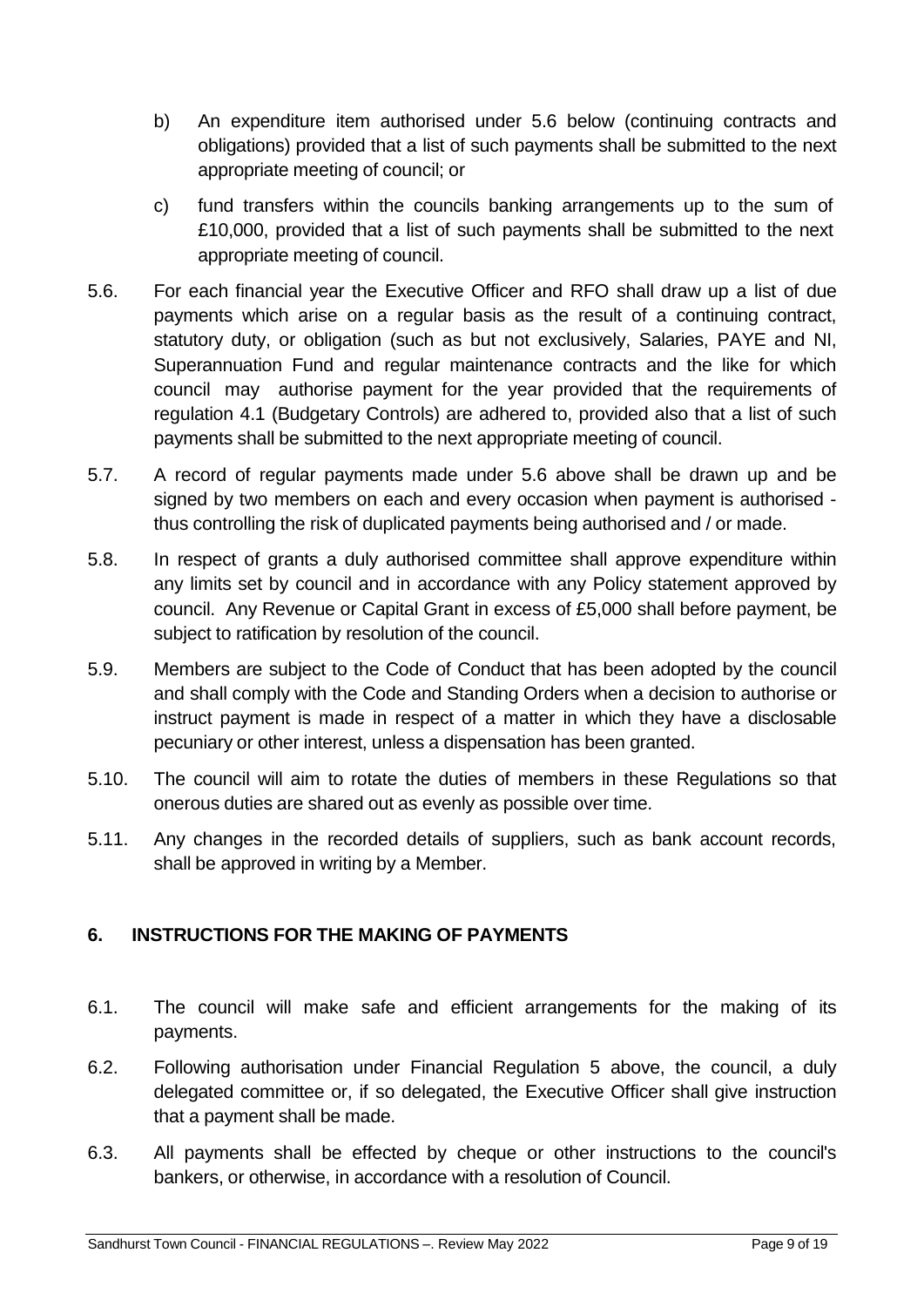- 6.4. Cheques or orders for payment drawn on the bank account in accordance with the schedule as presented to council or committee shall be signed by two members of council in accordance with a resolution instructing that payment. If a member who is also a bank signatory has declared a disclosable pecuniary interest, or has any other interest, in the matter in respect of which the payment is being made, that Councillor shall be required to consider Standing Orders, and thereby determine whether it is appropriate and / or permissible to be a signatory to the transaction in question.
- 6.5. To indicate agreement of the details shown on the cheque or order for payment with the counterfoil and the invoice or similar documentation, the signatories shall each also initial the cheque counterfoil.
- 6.6. Cheques or orders for payment shall not normally be presented for signature other than in the council offices or at a council or committee meeting (including immediately before or after such a meeting). Any signatures obtained away from the council offices or such meetings shall be reported to the council or Strategy & Policy Committee at the next convenient meeting.
- 6.7. If thought appropriate by the council, payment for utility supplies (energy, telephone and water) and any National Non-Domestic Rates may be made by variable Direct Debit provided that the instructions are signed by two members and any payments are reported to council as made. The approval of the use of a variable Direct Debit shall be renewed by resolution of the council at least every two years.
- 6.8. If thought appropriate by the council, payment for certain items (principally Salaries) may be made by Banker's Standing Order provided that the instructions are signed, or otherwise evidenced by two members are retained and any payments are reported to council as made. The approval of the use of a Banker's Standing Order shall be renewed by resolution of the council at least every two years.
- 6.9. If thought appropriate by the council, payment for certain items may be made by BACS or CHAPS methods provided that the instructions for each payment are signed, or otherwise evidenced, by two authorised bank signatories are retained and any payments are reported to council as made. The approval of the use of BACS or CHAPS shall be renewed by resolution of the council at least every two years.
- 6.10. If thought appropriate by the council payment for certain items may be made by internet banking transfer provided evidence is retained showing which members approved the payment.
- 6.11. Where a computer requires use of a personal identification number (PIN) or other password(s), for access to the council's records on that computer, a note shall be made of the PIN and Passwords and shall be handed to and retained by the Chairman of Council in a sealed dated envelope. This envelope may not be opened other than in the presence of two other councillors. After the envelope has been opened, in any circumstances, the PIN and / or passwords shall be changed as soon as practicable. The fact that the sealed envelope has been opened, in whatever circumstances, shall be reported to all members immediately and formally to the next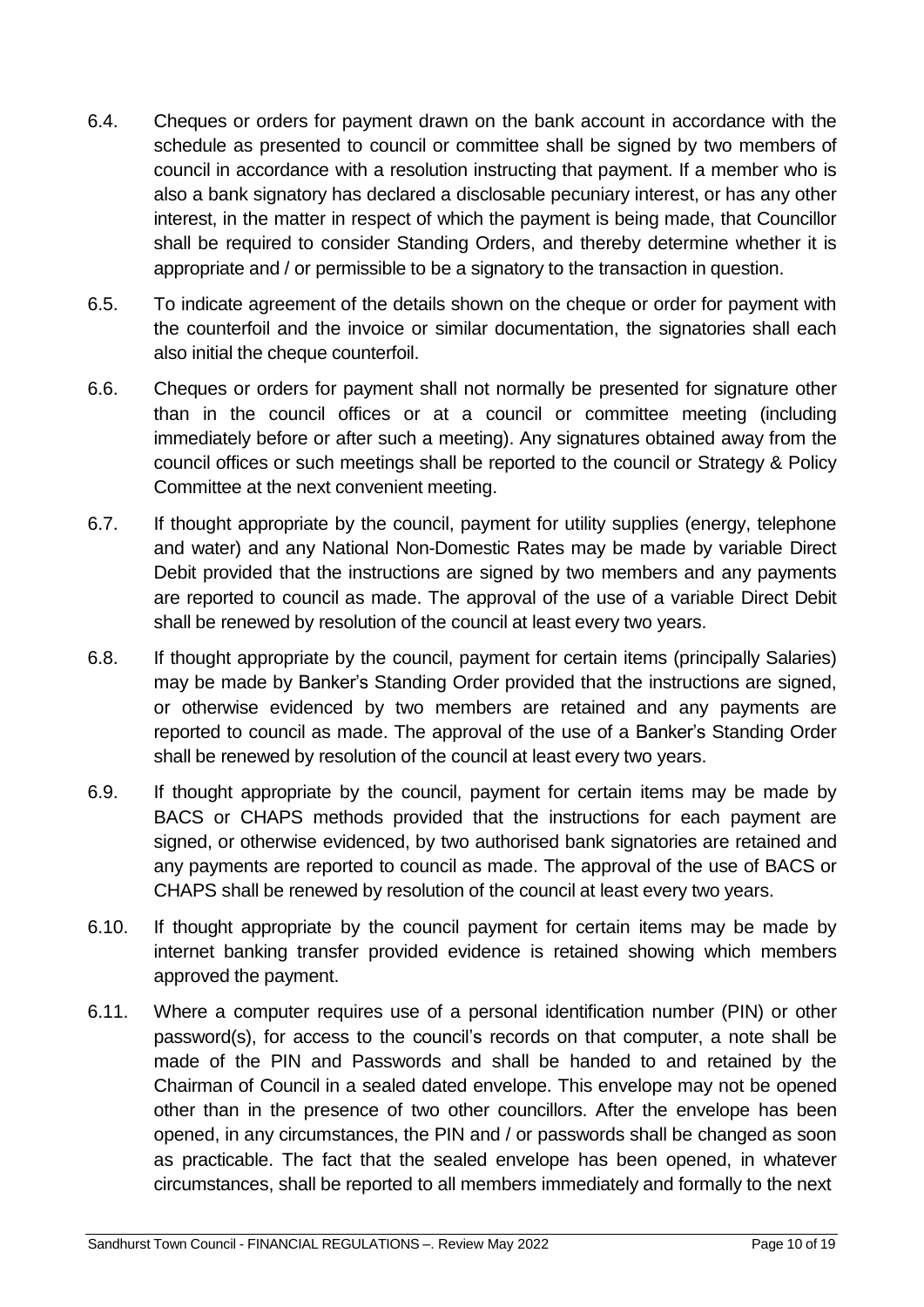available meeting of the council. This will not be required for a member's personal computer used only for remote authorisation of bank payments.

- 6.12. No employee or councillor shall disclose any PIN or password, relevant to the working of the council or its bank accounts, to any person not authorised in writing by the council or a duly delegated committee.
- 6.13. Regular back-up copies of the records on any computer shall be made and shall be stored securely away from the computer in question, and preferably off site.
- 6.14. The council, and any members using computers for the council's financial business, shall ensure that anti-virus, anti-spyware and firewall, software with automatic updates, together with a high level of security, is used.
- 6.15. Where internet banking arrangements are made with any bank, the Executive Officer shall be appointed as the Service Administrator. The Bank Mandate approved by the council shall identify a number of councillors who will be authorised to approve transactions on those accounts. The bank mandate will state clearly the amounts of payments that can be instructed by the use of the Service Administrator alone, or by the Service Administrator with a stated number of approvals.
- 6.16. Access to any internet banking accounts will be directly to the access page (which may be saved under "favourites"), and not through a search engine or e-mail link. Remembered or saved passwords facilities must not be used on any computer used for council banking work. Breach of this Regulation will be treated as a very serious matter under these regulations.
- 6.17. Changes to account details for suppliers, which are used for internet banking may only be changed on written hard copy notification by the supplier and supported by hard copy authority for change signed by [two of] the Executive Officer and a member. A programme of regular checks of standing data with suppliers will be followed.
- 6.18. Any Debit Card issued for use will be specifically restricted to the Executive Officer and their Deputy and will also be restricted to a single transaction maximum value of £500 unless authorised by council or Strategy & Policy Committee in writing before any order is placed.
- 6.19. A pre-paid debit card may be issued to employees with varying limits. These limits will be set by Strategy & Policy Committee. Transactions and purchases made will be reported to the council and authority for topping-up shall be at the discretion of the council.
- 6.20. Any corporate credit card or trade card account opened by the council will be specifically restricted to use by the Executive Officer and shall be subject to automatic payment in full at each month-end. Personal credit or debit cards of members or staff shall not be used under any circumstances.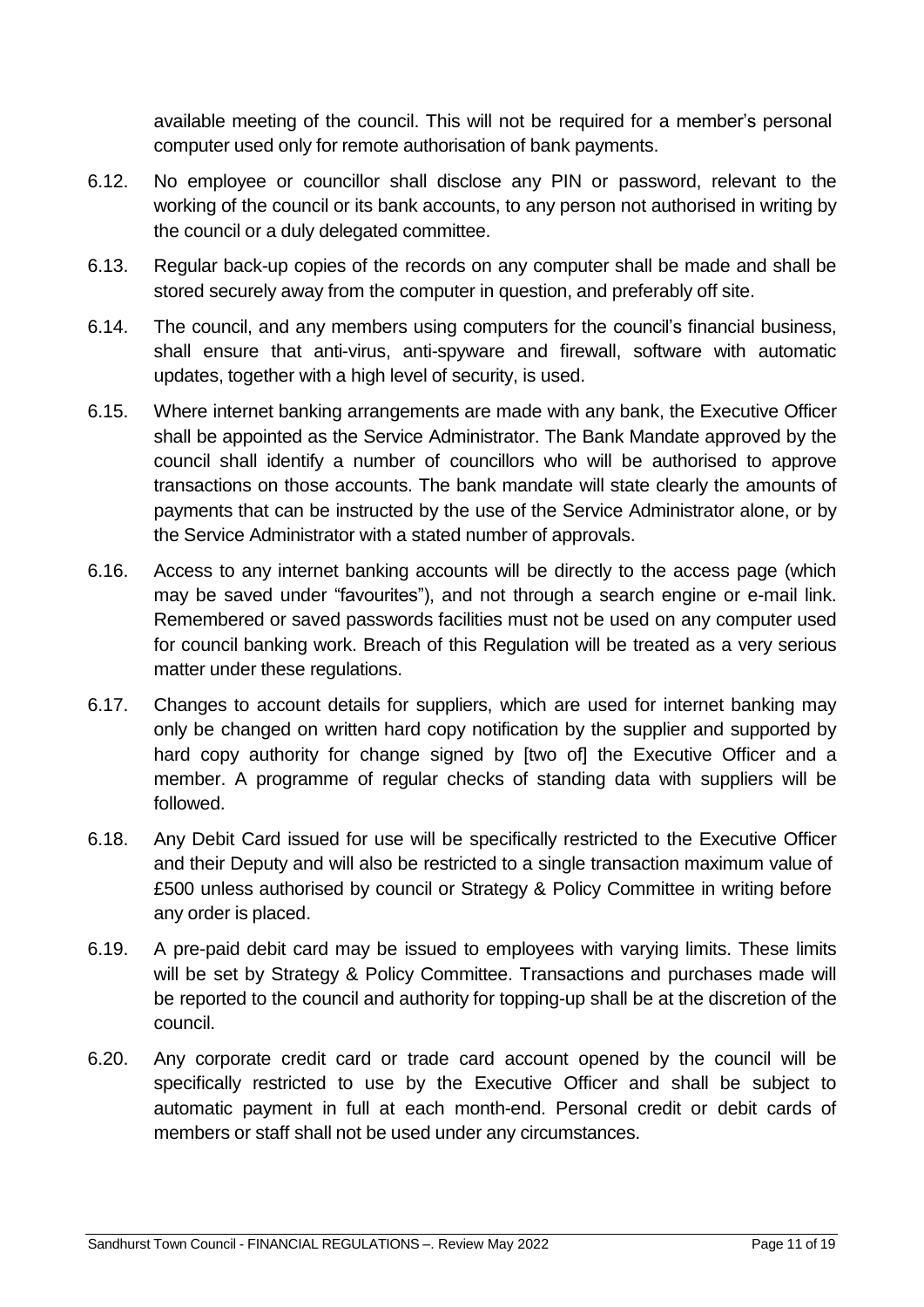- 6.21. The RFO may provide petty cash to officers for the purpose of defraying operational and other expenses. Vouchers for payments made shall be forwarded to the RFO with a claim for reimbursement.
	- a) The RFO shall maintain a petty cash float of £250 for the purpose of defraying operational and other expenses. Vouchers for payments made from petty cash shall be kept to substantiate the payment.
	- b) Income received must not be paid into the petty cash float but must be separately banked, as provided elsewhere in these regulations.
	- c) Payments to maintain the petty cash float shall be shown separately on the schedule of payments presented to council under 5.2 above.

## <span id="page-11-0"></span>**7. PAYMENT OF SALARIES**

- 7.1. As an employer, the council shall make arrangements to meet fully the statutory requirements placed on all employers by PAYE and National Insurance legislation. The payment of all salaries shall be made in accordance with payroll records and the rules of PAYE and National Insurance currently operating, and salary rates shall be as agreed by council, or duly delegated committee.
- 7.2. Payment of salaries and payment of deductions from salary such as may be required to be made for tax, national insurance and pension contributions, or similar statutory or discretionary deductions must be made in accordance with the payroll records and on the appropriate dates stipulated in employment contracts, provided that each payment is reported to the next available council meeting, as set out in these regulations above.
- 7.3. No changes shall be made to any employee's pay, emoluments, or terms and conditions of employment without the prior consent of the council or relevant committee.
- 7.4. Each and every payment to employees of net salary and to the appropriate creditor of the statutory and discretionary deductions shall be recorded in a separate confidential record (confidential cash book). This confidential record is not open to inspection or review (under the Freedom of Information Act 2000 or otherwise) other than:
	- a) by any councillor who can demonstrate a need to know;
	- b) by the internal auditor;
	- c) by the external auditor; or
	- d) by any person authorised under Audit Commission Act 1998, or any superseding legislation.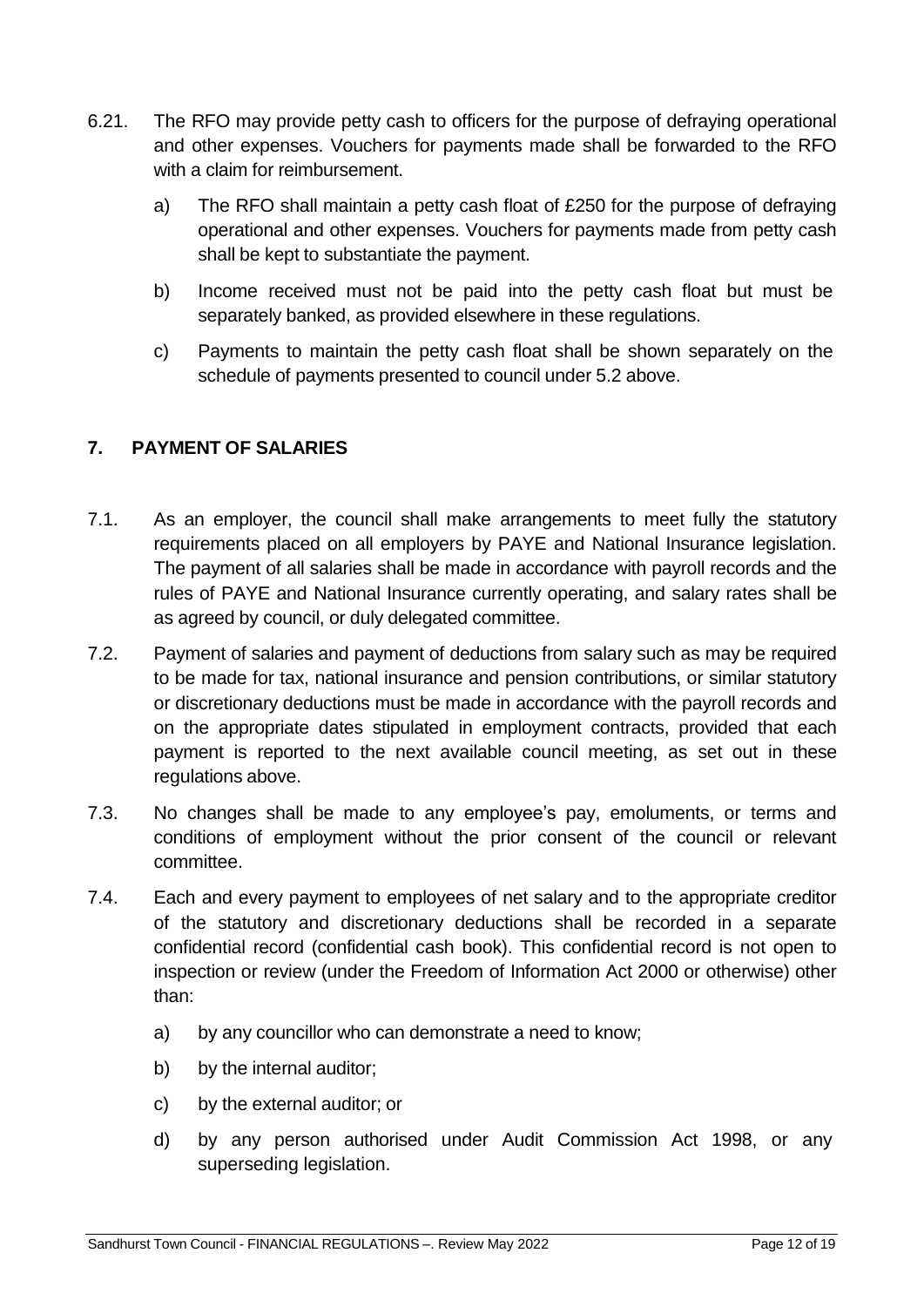- 7.5. The total of such payments in each calendar month shall be reported with all other payments as made as may be required under these Financial Regulations, to ensure that only payments due for the period have actually been paid.
- 7.6. An effective system of personal performance management should be maintained for the senior officers.
- 7.7. Any termination payments shall be supported by a clear business case and reported to the council. Termination payments shall only be authorised by council.
- 7.8. Before employing interim staff the council must consider a full business case.

## <span id="page-12-0"></span>**8. LOANS AND INVESTMENTS**

- 8.1. All borrowings shall be effected in the name of the council, after obtaining any necessary borrowing approval. Any application for borrowing approval shall be approved by Council as to terms and purpose. The application for Borrowing Approval, and subsequent arrangements for the Loan shall only be approved by full council.
- 8.2. Any financial arrangement which does not require formal Borrowing Approval from the Secretary of State (such as Hire Purchase or Leasing of tangible assets) shall be subject to approval by the full council. In each case a report in writing shall be provided to council in respect of value for money for the proposed transaction.
- 8.3. The council will arrange with the council's Banks and Investment providers for the sending of a copy of each statement of account to the Chairman of the council at the same time as one is issued to the Executive Officer.
- 8.4. All loans and investments shall be negotiated in the name of the Council and shall be for a set period in accordance with council policy.
- 8.5. The council shall consider the need for an Investment Policy which, if drawn up, shall be in accordance with relevant regulations, proper practices and guidance. Any Policy shall be reviewed by the council at least annually.
- 8.6. All investments of money under the control of the council shall be in the name of the council.
- 8.7. All investment certificates and other documents relating thereto shall be retained in the custody of the RFO.
- 8.8. Payments in respect of short term or long term investments, including transfers between bank accounts held in the same bank, or branch, shall be made in accordance with Regulation 5 (Authorisation of payments) and Regulation 6 (Instructions for payments).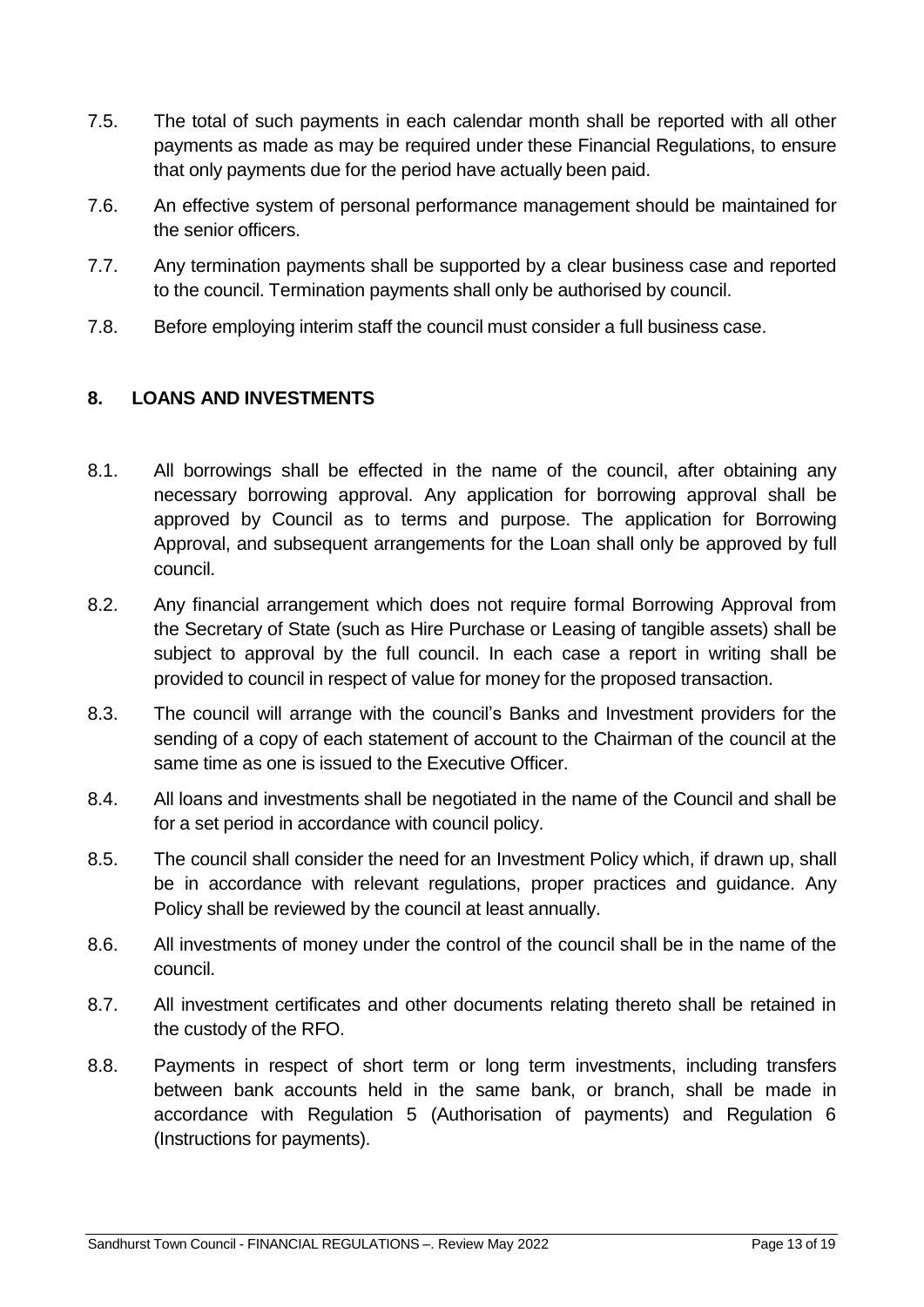#### <span id="page-13-0"></span>**9. INCOME**

- 9.1. The collection of all sums due to the council shall be the responsibility of and under the supervision of the RFO.
- 9.2. Particulars of all charges to be made for work done, services rendered or goods supplied shall be agreed annually by the council, notified to the RFO and the RFO shall be responsible for the collection of all accounts due to the council.
- 9.3. The council will review all fees and charges at least annually, following a report of the Executive Officer.
- 9.4. Any sums found to be irrecoverable and any bad debts shall be reported to the council and shall be written off in the year.
- 9.5. All sums received on behalf of the council shall be banked intact as directed by the RFO. In all cases, all receipts shall be deposited with the council's bankers with such frequency as the RFO considers necessary.
- 9.6. The origin of each receipt shall be entered on the paying-in slip.
- 9.7. Personal cheques shall not be cashed out of money held on behalf of the council.
- 9.8. The RFO shall promptly complete any VAT Return that is required. Any repayment claim due in accordance with VAT Act 1994 section 33 shall be made at least annually coinciding with the financial year end.
- 9.9. Where any significant sums of cash are regularly received by the council, the RFO shall take such steps as are agreed by the council to ensure that more than one person is present when the cash is counted in the first instance, that there is a reconciliation to some form of control such as ticket issues, and that appropriate care is taken in the security and safety of individuals banking such cash.
- 9.10. Any income arising which is the property of a charitable trust shall be paid into a charitable bank account. Instructions for the payment of funds due from the charitable trust to the council (to meet expenditure already incurred by the authority) will be given by the Managing Trustees of the charity meeting separately from any council meeting (see also Regulation 16 below) ].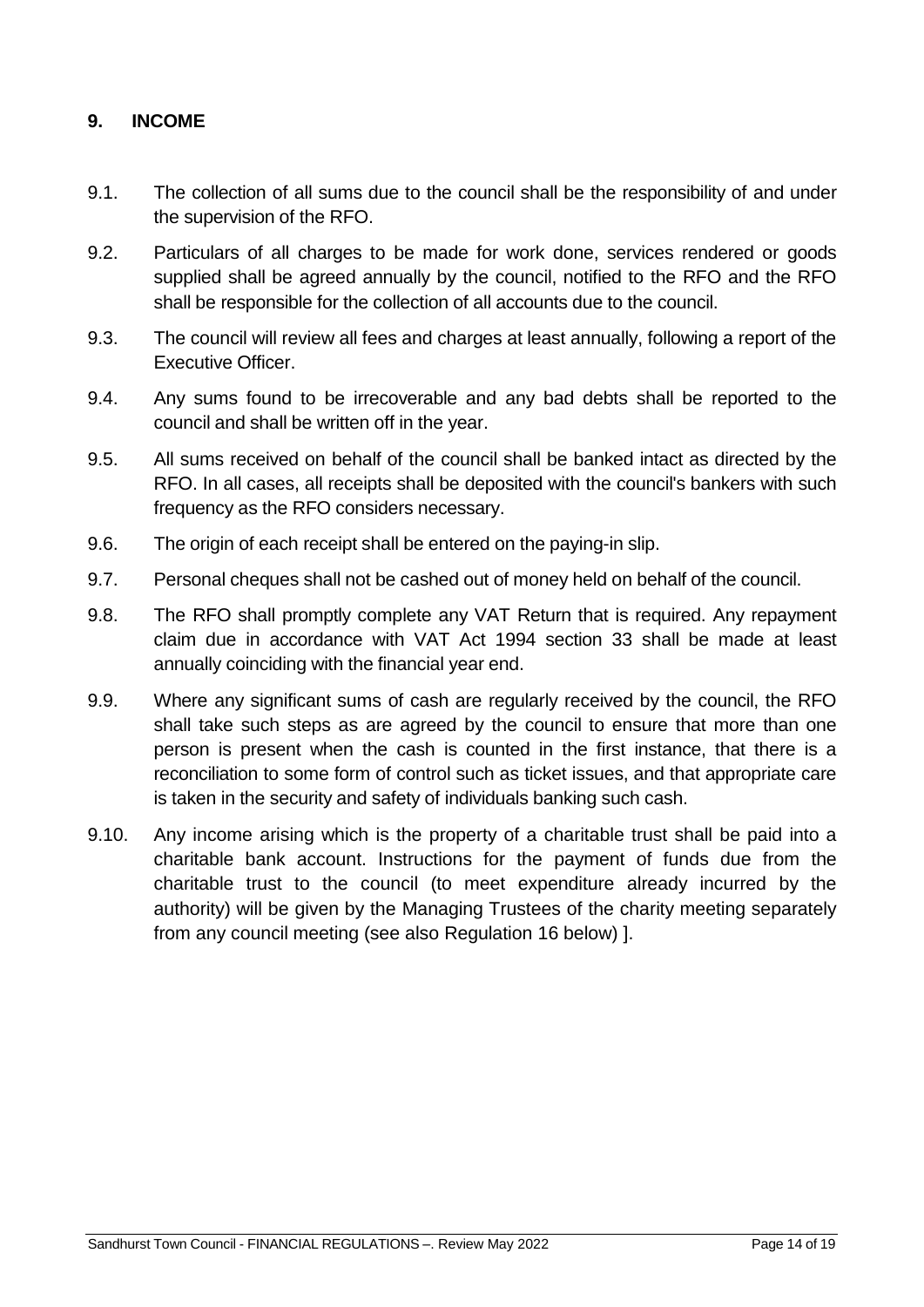## <span id="page-14-0"></span>**10. ORDERS FOR WORK, GOODS AND SERVICES**

- 10.1. An official order shall be issued for all work, goods and services unless a formal contract is to be prepared or an official order would be inappropriate. Copies of orders shall be retained.
- 10.2. Order books shall be controlled by the RFO.
- 10.3. All members and Officers are responsible for obtaining value for money at all times. An officer issuing an official order shall ensure as far as reasonable and practicable that the best available terms are obtained in respect of each transaction, usually by obtaining three or more quotations or estimates from appropriate suppliers, subject to any *de minimis* provisions in Regulation 11 (I) below.
- 10.4. A member may not issue an official order or make any contract on behalf of the council.
- 10.5. The RFO shall verify the lawful nature of any proposed purchase before the issue of any order, and in the case of new or infrequent purchases or payments, the RFO shall ensure that the statutory authority shall be reported to the meeting at which the order is approved so that the Minutes can record the power being used.

#### <span id="page-14-1"></span>**11. CONTRACTS**

- 11.1. Procedures as to contracts are laid down as follows:
	- a. Every contract shall comply with these financial regulations, and no exceptions shall be made otherwise than in an emergency provided that this regulation need not apply to contracts which relate to items (i) to (vi) below:
		- i. for the supply of gas, electricity, water, sewerage and telephone services;
		- ii. for specialist services such as are provided by solicitors, accountants, surveyors and planning consultants;
		- iii. for work to be executed or goods or materials to be supplied which consist of repairs to or parts for existing machinery or equipment or plant;
		- iv. for work to be executed or goods or materials to be supplied which constitute an extension of an existing contract by the Council;
		- v. for additional audit work of the external Auditor up to an estimated value of £500 (in excess of this sum the Executive Officer shall act after consultation with the Chairman and Vice Chairman of council); and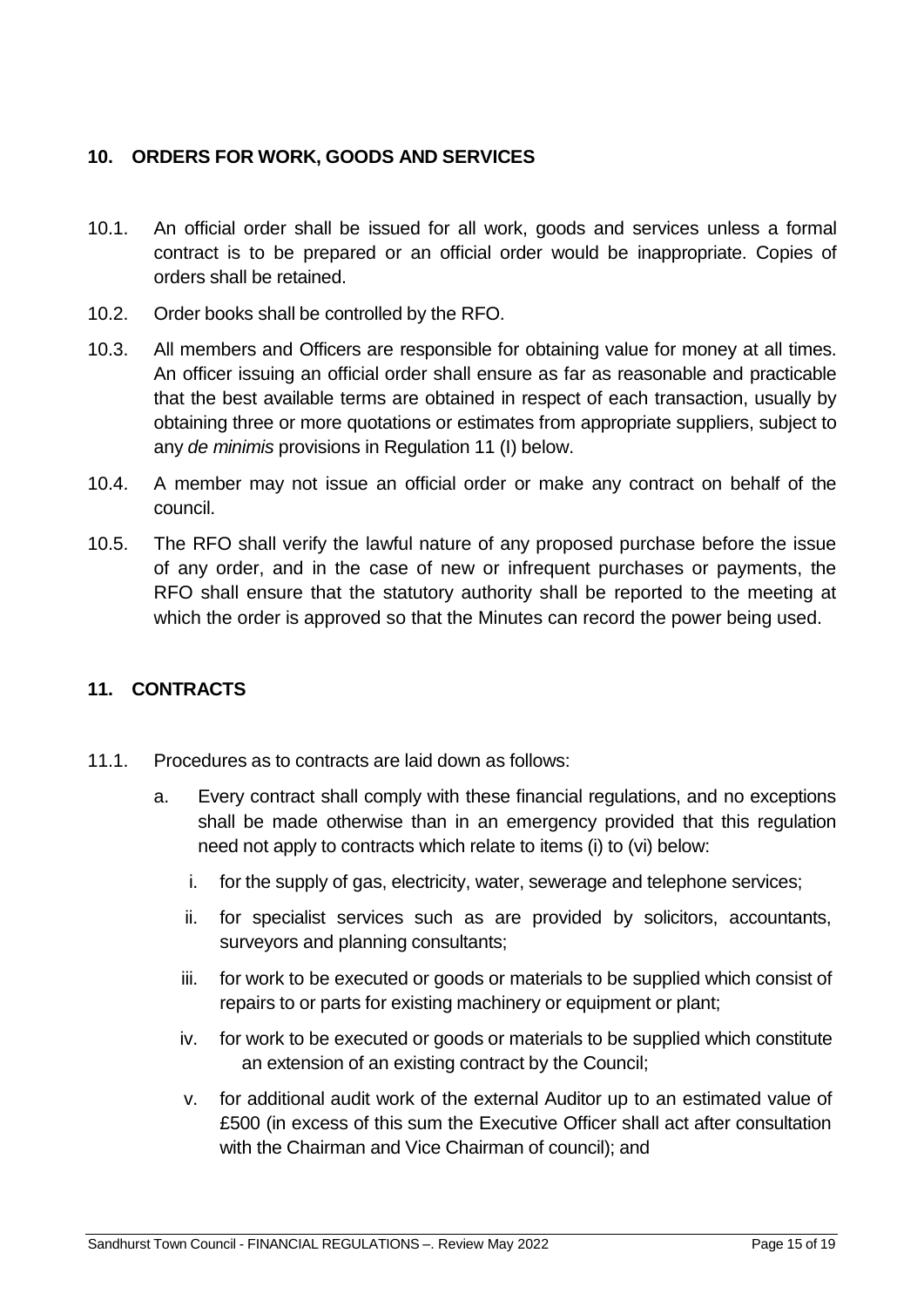- vi. for goods or materials proposed to be purchased which are proprietary articles and / or are only sold at a fixed price.
- b. Where it is intended to enter into a contract exceeding £60,000 in value for the supply of goods or materials or for the execution of works or specialist services other than such goods, materials, works or specialist services as are excepted as set out in paragraph (a) the Executive Officer shall invite tenders from at least three firms to be taken from an appropriate approved list.
- c. When applications are made to waive financial regulations relating to contracts to enable a price to be negotiated without competition the reason shall be embodied in a recommendation to the council.
- d. Such invitation to tender shall state the general nature of the intended contract and the Executive Officer shall obtain the necessary technical assistance to prepare a specification in appropriate cases. The invitation shall in addition state that tenders must be addressed to the Executive Officer in the ordinary course of post. Each tendering firm shall be supplied with a specifically marked envelope in which the tender is to be sealed and remain sealed until the prescribed date for opening tenders for that contract.
- e. All sealed tenders shall be opened at the same time on the prescribed date by the Executive Officer in the presence of at least one member of council.
- f. If less than three tenders are received for contracts above £60,000 or if all the tenders are identical the council may make such arrangements as it thinks fit for procuring the goods or materials or executing the works.
- g. Any invitation to tender issued under this regulation shall be subject to Standing Order 18d<sup>[3](#page-15-0)</sup>, and shall refer to the terms of the Bribery Act 2010.
- h. When it is to enter into a contract of less than £60,000 in value for the supply of goods or materials or for the execution of works or specialist services other than such goods, materials, works or specialist services as are excepted as set out in paragraph (a) the Executive Officer shall obtain 3 quotations (priced descriptions of the proposed supply) where the value is above £5,000. Otherwise, Regulation 10 (3) above shall apply.
	- i. The council shall not be obliged to accept the lowest of any tender, quote or estimate.
	- j. Should it occur that the council, or duly delegated committee, does not accept any tender, quote or estimate, the work is not allocated and the council requires further pricing, provided that the specification does not change, no person shall be permitted to submit a later tender, estimate or quote who was present when the original decision making process was being undertaken.

<span id="page-15-0"></span><sup>3</sup> Based on NALC's model standing order 18d in Local Councils Explained © 2013 National Association of Local Councils

Sandhurst Town Council - FINANCIAL REGULATIONS –. Review May 2022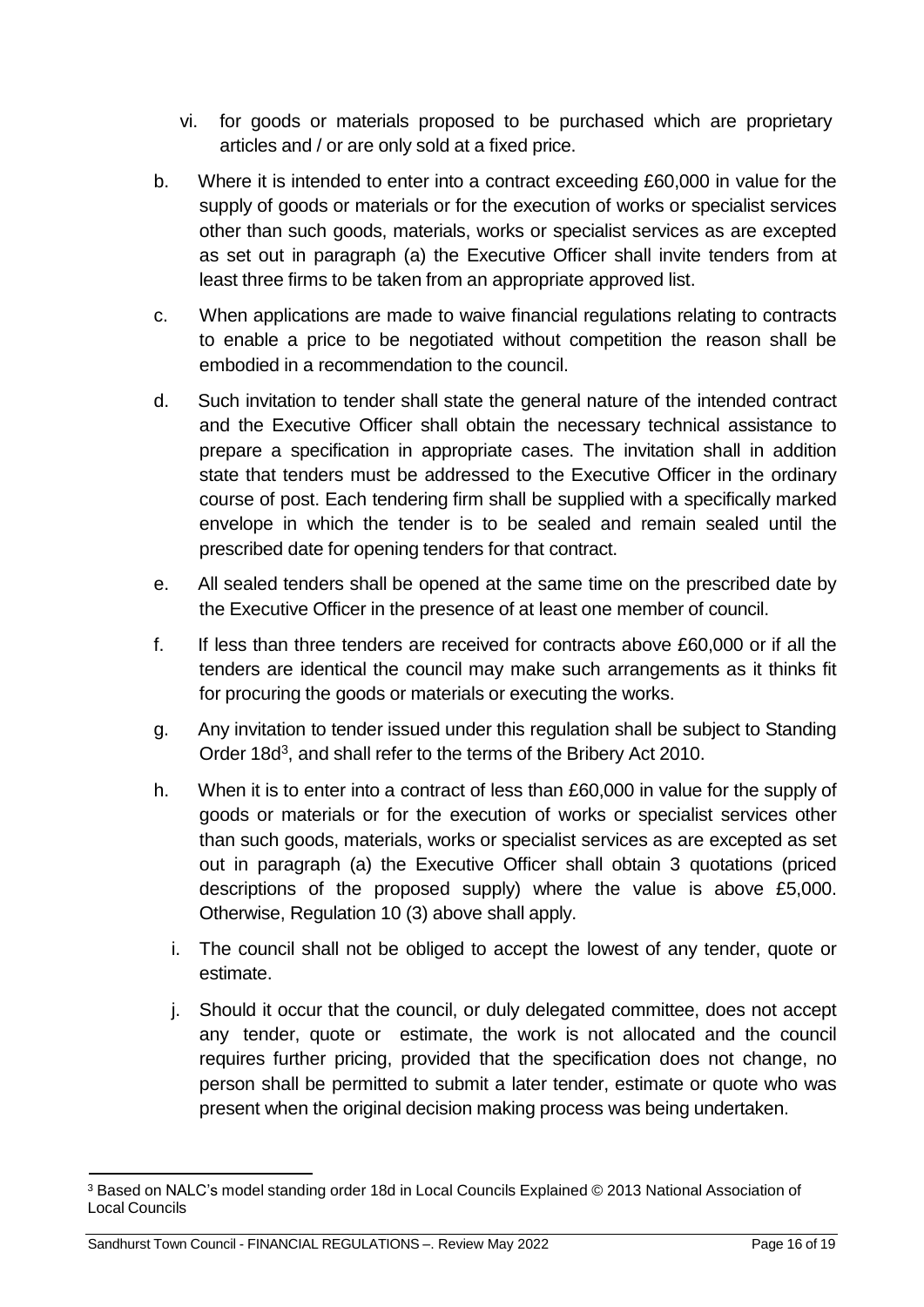k. The European Union Procurement Directive shall apply and the terms of the Public Contracts Regulations 2006 and the Utilities Contracts Regulations 2006 including thresholds shall be followed.

## <span id="page-16-0"></span>**12. PAYMENTS UNDER CONTRACTS FOR BUILDING OR OTHER CONSTRUCTION WORKS**

- 12.1. Payments on account of the contract sum shall be made within the time specified in the contract by the RFO upon authorised certificates of the architect or other consultants engaged to supervise the contract (subject to any percentage withholding as may be agreed in the particular contract).
- 12.2. Where contracts provide for payment by instalments the RFO shall maintain a record of all such payments. In any case where it is estimated that the total cost of work carried out under a contract, excluding agreed variations, will exceed the contract sum of 5% or more a report shall be submitted to the council.
- 12.3. Any variation to a contract or addition to or omission from a contract must be approved by the council and Executive Officer to the contractor in writing, the council being informed where the final cost is likely to exceed the financial provision.

## <span id="page-16-1"></span>**13. STORES AND EQUIPMENT**

- 13.1. The officer in charge of each section shall be responsible for the care and custody of stores and equipment in that section.
- 13.2. Delivery Notes shall be obtained in respect of all goods received into store or otherwise delivered and goods must be checked as to order and quality at the time delivery is made.
- 13.3. Stocks shall be kept at the minimum levels consistent with operational requirements.
- 13.4. The RFO shall be responsible for periodic checks of stocks and stores at least annually.

## <span id="page-16-2"></span>**14. ASSETS, PROPERTIES AND ESTATES**

14.1. The Executive Officer shall make appropriate arrangements for the custody of all title deeds and Land Registry Certificates of properties held by the council. The RFO shall ensure a record is maintained of all properties held by the council, recording the location, extent, plan, reference, purchase details, nature of the interest, tenancies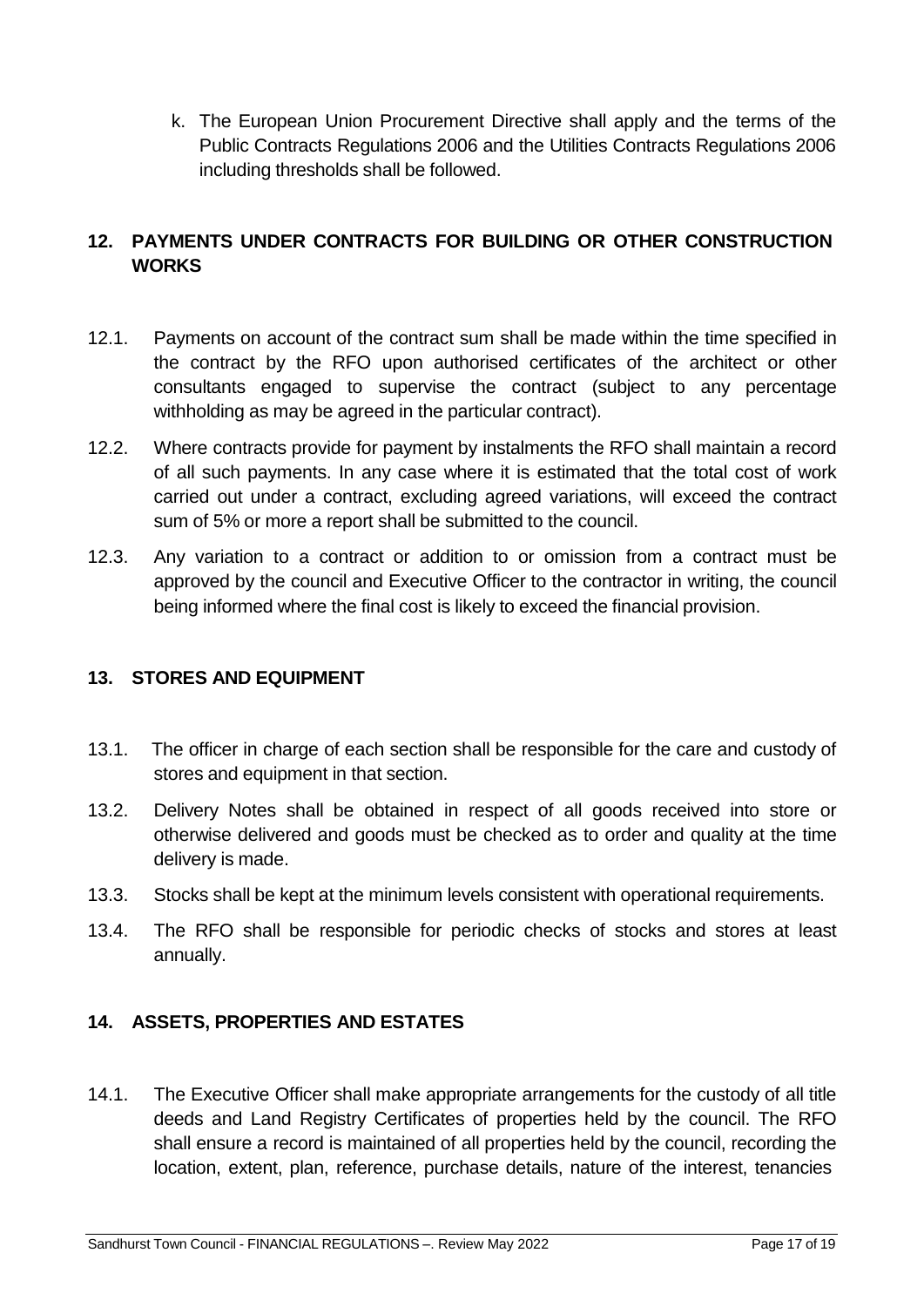granted, rents payable and purpose for which held in accordance with Accounts and Audit Regulations.

- 14.2. No tangible moveable property shall be purchased or otherwise acquired, sold, leased or otherwise disposed of, without the authority of the council, together with any other consents required by law, save where the estimated value of any one item of tangible movable property does not exceed £250.
- 14.3. No real property (interests in land) shall be sold, leased or otherwise disposed of without the authority of the council, together with any other consents required by law, In each case a Report in writing shall be provided to council in respect of valuation and surveyed condition of the property (including matters such as planning permissions and covenants) together with a proper business case (including an adequate level of consultation with the electorate).
- 14.4. No real property (interests in land) shall be purchased or acquired without the authority of the full council. In each case a Report in writing shall be provided to council in respect of valuation and surveyed condition of the property (including matters such as planning permissions and covenants) together with a proper business case (including an adequate level of consultation with the electorate).
- 14.5. Subject only to the limit set in Reg. 14.2 above, no tangible moveable property shall be purchased or acquired without the authority of the full council. In each case a Report in writing shall be provided to council with a full business case.
- 14.6. The RFO shall ensure that an appropriate and accurate Register of Assets and Investments is kept up to date. The continued existence of tangible assets shown in the Register shall be verified at least annually, possibly in conjunction with a health and safety inspection of assets.

## <span id="page-17-0"></span>**15. INSURANCE**

- 15.1. Following the annual risk assessment (per Financial Regulation 17), the Executive Officer shall effect all insurances and negotiate all claims on the council's insurers.
- 15.2. The Executive Officer shall give prompt attention to all new risks, properties or vehicles which require to be insured and of any alterations affecting existing insurances.
- 15.3. The RFO shall keep a record of all insurances effected by the council and the property and risks covered thereby and annually review it.
- 15.4. The RFO shall be notified of any loss liability or damage or of any event likely to lead to a claim, and shall report these to council at the next available meeting.
- 15.5. All appropriate members and employees of the council shall be included in a suitable form of security or fidelity guarantee insurance which shall cover the maximum risk exposure as determined annually by the council, or duly delegated committee.